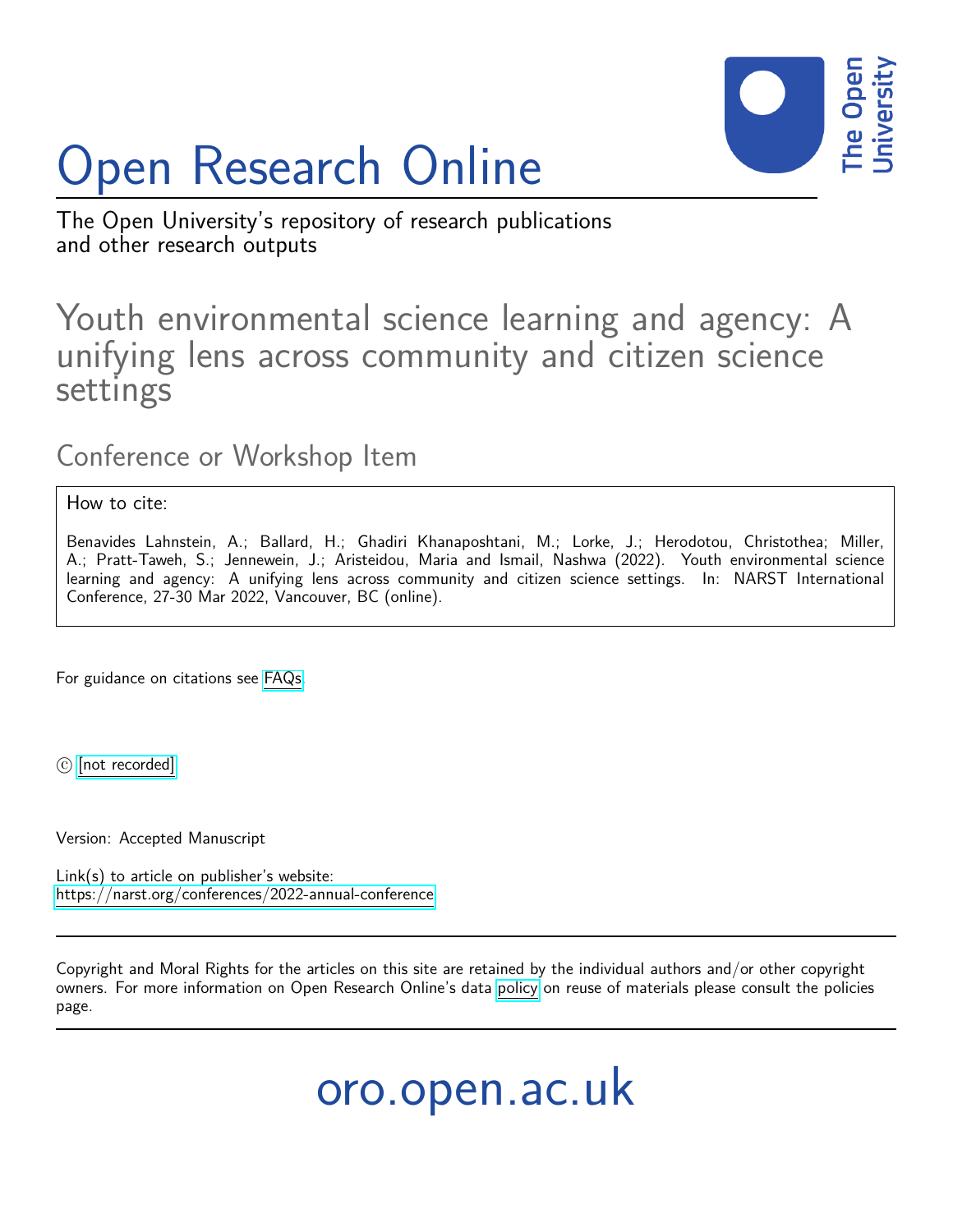# **YOUTH ENVIRONMENTAL SCIENCE LEARNING AND AGENCY: A UNIFYING LENS ACROSS COMMUNITY AND CITIZEN SCIENCE SETTINGS**

*Abstract: This study addresses an existing gap in our understanding of how participation in environmental Community and Citizen Science (CCS) projects may impact young volunteers' environmental science learning across a wide variety of settings. We examined youth learning across four settings which we represented as cases: 5 short-term field-based events (BioBlitzes), 3 longer-term field-based monitoring programs, fully online projects (Zooniverse), and a hybrid format that combines participation in the field and online spaces (iNaturalist). This multiple-case study uses the Environmental Science Agency framework to interpret learning evidence of 33 young CCS volunteers (aged 10-13 years) in post-participation surveys, semi-structured interviews, and in ethnographic field notes for the field-based participants. Across the cases, we found particular features of the CCS projects and the scientific framings that may have encouraged aspects of ESA. Design features such as access to new knowledge, training, and scientific tools provided by the CCS projects encouraged youth to learn rich and varied understandings of disciplinary content, scientific skills and practices. An increased sense of confidence and competence in youth around the scientific practices of the projects were stimulated by scientific framing of CSS and ongoing participation. Overall, these aspects also supported small manifestations of youth agency with science.*

#### **INTRODUCTION (SUBJECT/PROBLEM)**

Community and Citizen Science (CCS) involves voluntary participation of the general public to obtain, manage, or analyse information for authentic scientific purposes, creating opportunities for new scientific knowledge, science learning, and social empowerment (Bonney et al., 2014; Dickinson et al., 2012; Harris et al., 2019; Shirk et al., 2012). Only in the last decade researchers began to understand what science learning may CCS volunteers develop (Bela et al., 2016; Bonney et al., 2016; Dillon et al., 2016; Kieslinger et al., 2018; Phillips et al., 2018), although we know little about how science learning might manifest across different CCS settings. This study contributes to this growing body of knowledge by examining environmental science learning evidence of young volunteers across environmental CCS projects led by Natural History Museums (NHM) in field-based, fully online, or in hybrid settings that combine nature settings and online spaces. NHM-led CCS is of particular interest because it integrates environmental science and informal science learning many times across field-based and online settings (Author, 2017b). We studied environmental science learning,using a unifying learning framework, termed Environmental Science Agency (ESA) (Author, 2017). The research questions were: a) How does ESA learning manifest in young people participating across the field-based and online CCS settings? And b) What aspects of the CCS learning settings supported ESA learning in young people? The CCS projects we studied shared the goal of generating observations of nature and biodiversity monitoring as well as engaging the public in environmental science, however, they varied in design, participation modes, facilitation, the context of delivery and location. These conditions provided rich and varied contexts to study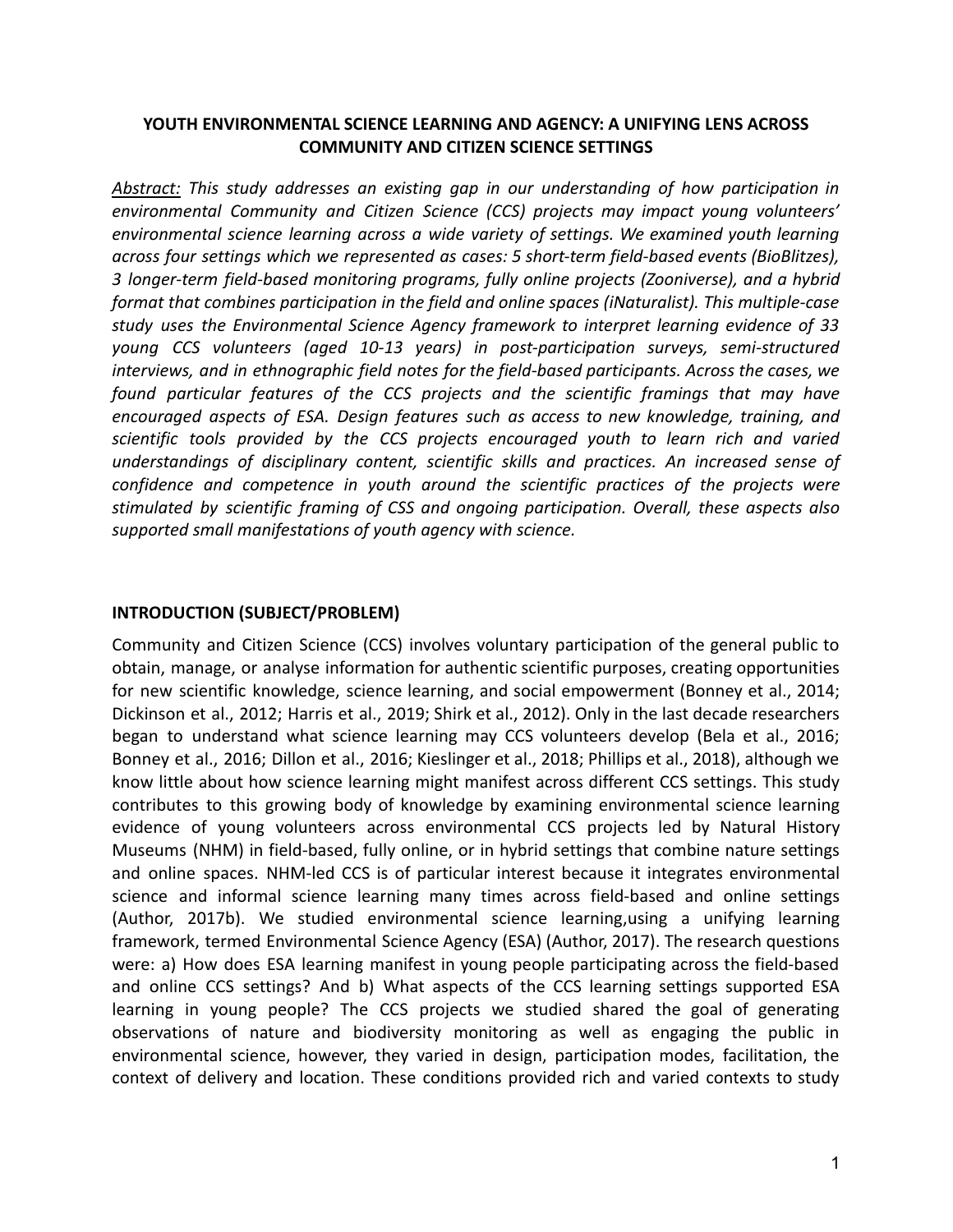youth environmental science learning, offering an innovative angle to what may encourage learning in different CCS settings since research across CCS settings is scarce.

# **ENVIRONMENTAL SCIENCE AGENCY IN INFORMAL LEARNING SETTINGS**

Influenced by democratic science pedagogy researchers Basu and Calabrese Barton (2010), and socio-cultural theorists Lave & Wenger (1991), the ESA framework encompases youth understanding environmental science content, science practice, and science norms (hereafter termed ESA 1); identifying their own expertise within environmental science (ESA 2); and using their CCS experiences as a foundation for individual and collective change (ESA 3). These three components act as indicators of a learning process that might altogether encompass more specific aspects of developing an understanding and identity with environmental science to the extent these processes influence environmental stewardship in youth (Author, 2017), with early evidence not only in CCS contexts but also school gardens and science labs (Harris et al. 2021). Developing or reinforcing ESA, similar to ways that youth develop practice-linked identities (Nasir & Hand 2008) and agency with science (Calabrese Barton and Tan, 2010), involve generative and recursive processes shaped by conditions such as the context of participation in learning settings and the features of the learning settings themselves.

# **METHODOLOGY AND ANALYSIS (DESIGN/PROCEDURES)**

We designed a multiple-case study focused on three ESA learning across eight CCS projects and four learning settings (Yin, 2018). The cases, outlined by each of the learning settings, encompass the following CCS events and projects, all which involve youth generating or classifying observations of organisms that may be used for biodiversity research and monitoring: five short-term and field-based Bioblitz events across the NHMs; three longer-term and field-based monitoring programmes (Science Action Club, Super Project, and Big Seaweed Search), one from each NHM; one crowdsourcing entirely online platform (Zooniverse) populated with multiple citizen science projects for at-will participation; and one crowdsourcing platform (iNaturalist) that includes both field-based and online participation. We applied a purposeful selection strategy to form a youth cohort from each CCS setting (Patton, 2015).We included youth in our target age range (10-13 years) and those that had multiple data sources, resulting in 33 young people (20 females and 13 males) (Table 1). We obtained parental consent in person at the events, over the phone or via email in accordance with Ethics Board protocols.

| <b>CCS</b><br>settings                 | Youth<br><b>cohorts</b> | Data sets     |                 |                          |                                                |
|----------------------------------------|-------------------------|---------------|-----------------|--------------------------|------------------------------------------------|
| <b>Bioblitz</b><br>events*             | 8 youth                 | 7 pre-surveys | post-surveys    | 8 field<br>observations  | 1 one-to-one<br>semi-structured<br>interview   |
| Longer-term <sup>*</sup><br>programmes | 14 youth                | 14 pre-survey | 11 post-surveys | 47 field<br>observations | 14 one-to-one<br>semi-structured<br>interviews |

#### **Table 1 Data sets of participant cohorts across learning settings**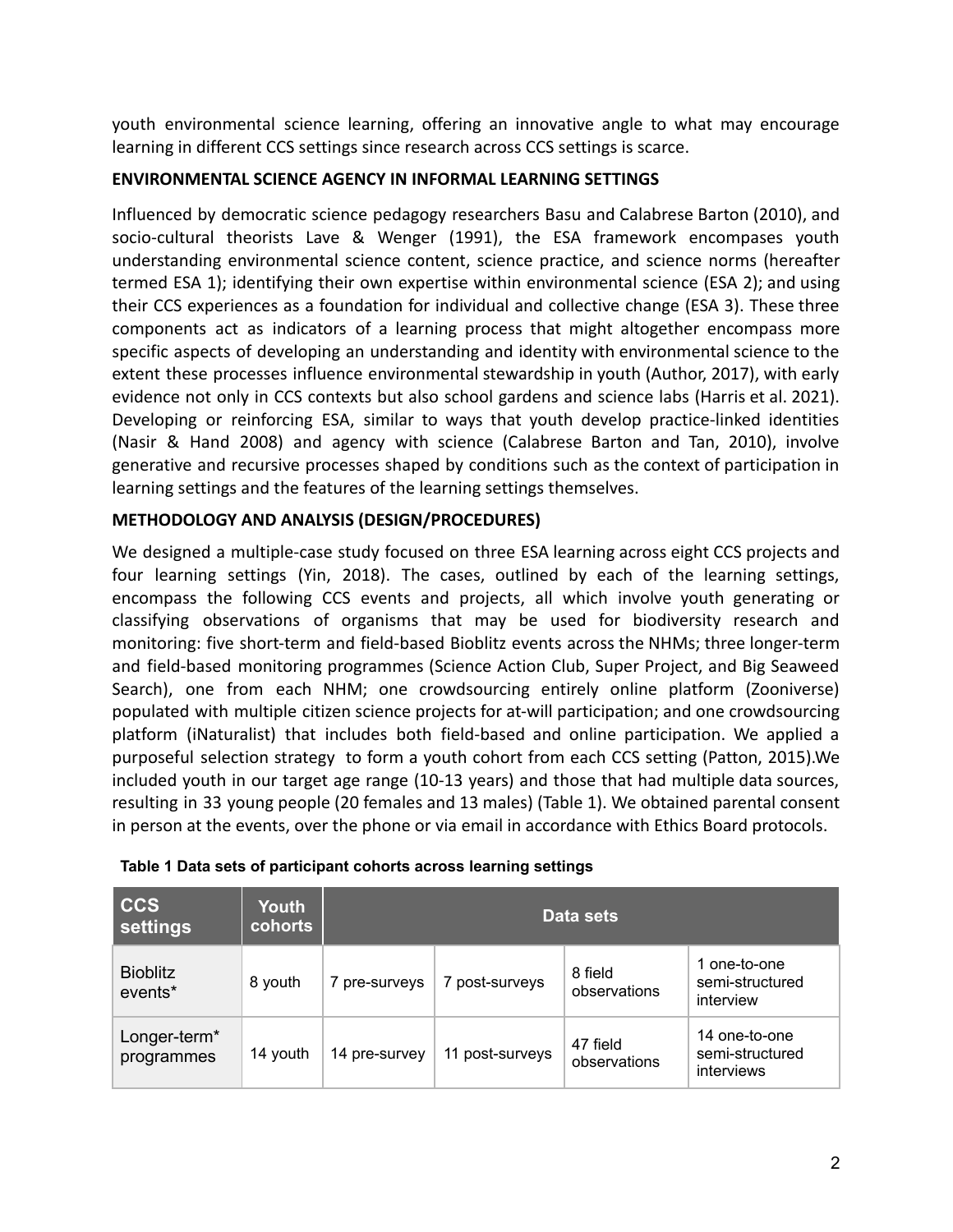| Zooniverse                                                                                     | 7 vouth | $^\shortparallel$ 3 survevs | 7 one-to-one semi-structured interviews |  |  |
|------------------------------------------------------------------------------------------------|---------|-----------------------------|-----------------------------------------|--|--|
| iNaturalist                                                                                    | 4 vouth | 3 survevs                   | 4 one-to-one semi-structured interviews |  |  |
| *In addition to ethnographic observational data of implementation for all field-based projects |         |                             |                                         |  |  |

All instruments focused on the three components of ESA as well as youth interest and participation activities. We employed Dedoose (Version 8.0.45) for the qualitative coding analysis of interviews, ethnographic field notes and surveys. Two researchers developed a codebook using both *a priori* codes and emergent codes (Saldaña, 2016). They coded 50% of the interview data and reached 90% inter-rater agreement (Campbell, 2013). After this, each researcher separately coded the rest of the data, iteratively checking agreement. The subsequent analyses involved a series of constructivist-interpretivist exercises to gain a semantic understanding of the data (Holstein and Gumbrion, 2011), eventually triangulating the learning evidence across all the data types cohort by cohort (Flick, 2018), then focusing on the distinct learning aspects of each ESA component per cohort and these across the 4 settings.

# **FINDINGS**

With respect to our first research question, we found unique differences and important similarities in the way that ESA manifested within and across the four settings, both for the separate components of ESA and overall. Table 2 highlights learning outcomes we saw that were common in all the CCS settings, emphasising the specific differences that we found within particular settings, when present.

| Environmental<br>Science<br>Agency                  | Shared learning outcomes across settings and<br>specific differences between settings                                                                                                                                                                                                                                                                                                                                                                             | <b>Examples of evidence</b>                                                                                                                                        |
|-----------------------------------------------------|-------------------------------------------------------------------------------------------------------------------------------------------------------------------------------------------------------------------------------------------------------------------------------------------------------------------------------------------------------------------------------------------------------------------------------------------------------------------|--------------------------------------------------------------------------------------------------------------------------------------------------------------------|
| <b>ESA 1.</b><br><b>Scientific</b><br><b>skills</b> | Youth learned to make careful observations,<br>identify organisms and classify images. For<br>specific settings. In BioBlitz and ongoing field-based<br>settings, youth learned how to produce accurate<br>photos and execute the survey protocols. In<br>Zooniverse and iNaturalist, youth learned how to<br>collect data, identify, and classify using the platforms.                                                                                           | When asked how to take an<br>accurate photo:<br>Make sure [the organism]<br>isn't blurry. Get close to see<br>details. (Jesse, 11, BioBlitz,<br>post-survey)       |
| <b>ESA 1.</b><br><b>Content</b><br>knowledge        | Youth learned disciplinary science content,<br>mostly taxonomic and local ecological knowledge<br>of species. For specific settings. Youth in Bioblitz<br>events learned to identify organisms while volunteers<br>of ongoing monitoring and iNaturalist users also<br>gained biodiversity and habitat information about the<br>species they observed. Zooniverse users learned<br>broader science content, sometimes different to the<br>environmental sciences. | I thought species were<br>like two or three different<br>things, that's it. But it turns<br>out I was wrong. (Li, 11,<br>ongoing monitoring,<br><i>interview</i> ) |

**Table 2 Shared Environmental Science Agency (ESA) learning outcomes across 4 settings and specific differences between settings, with examples of evidence.**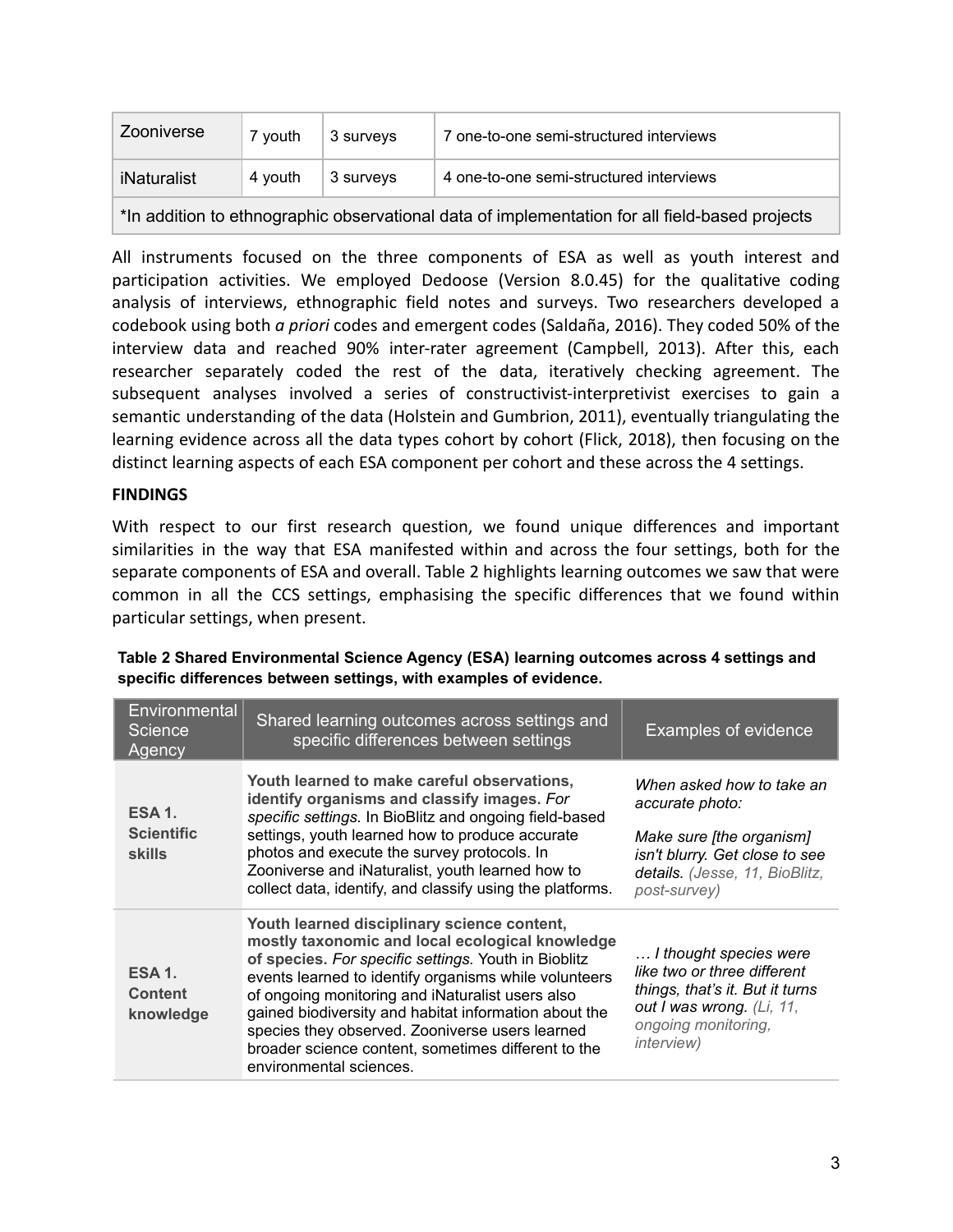| <b>ESA 1.</b><br><b>Purpose</b><br>of their<br>contributions      | Understanding their contributions can be used to<br>study the biodiversity of the surveyed areas. For<br>specific settings. Their understanding only varied in<br>terms of who in science might use their contributions<br>(museum scientists, researchers, or scientists) and<br>what kind of contribution would make (help science<br>and/or help the plant) | My pictures are being<br>identified and it's helping<br>them [scientists] figure out<br>what's around in Los<br>Angeles. (Andrea, 11,<br><i>iNaturalist, interview)</i>                                                                         |
|-------------------------------------------------------------------|----------------------------------------------------------------------------------------------------------------------------------------------------------------------------------------------------------------------------------------------------------------------------------------------------------------------------------------------------------------|-------------------------------------------------------------------------------------------------------------------------------------------------------------------------------------------------------------------------------------------------|
| ESA 2.<br><b>Sharing with</b><br>others                           | Sharing small or bigger knowledge gains, skills<br>or interests with CCS peers, family, or friends. For<br>specific settings. Field-based volunteers shared<br>survey findings and occasionally used their skills to<br>guide others. Zooniverse and iNaturalist shared<br>focalised and related science interests with others.                                | Amy, in explaining how to<br>use the app to her parents,<br>said, "yes, you just press<br>this 'observe' button in the<br>app." (Amy, 11, BioBlitz,<br>ethnographic fieldnotes)                                                                 |
| ESA 2.<br><b>Perceived</b><br>competence<br>in/with in CCS        | Youth identified skills they could do well in CCS<br>and perceived their own activities as doing or<br>contributing to science.<br>For specific settings. No real differences between<br>settings.                                                                                                                                                             | I just feel like a scientist<br>because I'm giving them<br>information (Jet, 10,<br>Zooniverse, interview)                                                                                                                                      |
| ESA 2.<br>Ownership in<br>participation                           | Youth showed involved and committed behaviour<br>to follow survey protocols and identify<br>organisms. Only in ongoing monitoring projects.                                                                                                                                                                                                                    | Jan was often overseeing<br>that correct identifications of<br>seaweed were recorded in<br>the form. (Jan, 13, ongoing<br>monitoring, ethnographic<br>fieldnotes)                                                                               |
| ESA 2.<br><b>Undertaking</b><br><b>New Roles in</b><br><b>CCS</b> | Assuming responsibility, and, occasionally,<br>leadership to perform and complete a task. Only<br>in ongoing monitoring projects.                                                                                                                                                                                                                              | When asked about his role<br>Brian said, "I explore,<br>because I like going out<br>where most people haven't<br>been" (Brian, 13, ongoing<br>monitoring, interview).                                                                           |
| ESA 2.<br><b>Appreciation</b><br>for science<br>and/or nature     | Showing a renewed understanding or interest in<br>relation to the object of study or the scientific<br>context of the programmes. Only in ongoing<br>monitoring projects and Zooniverse.                                                                                                                                                                       | I've always been interested<br>in some kind of science and<br>Zooniverse really helped me<br>to find out which part of<br>science I was most<br>interested in. (Dorian, 12,<br>Zooniverse, interview).                                          |
| <b>ESA 3.</b><br><b>Foundation for</b><br>change                  | Envisioning how to use field-based survey skills<br>and knowledge to find out about an organism.<br>For specific settings. No real differences between<br>settings, except for Zooniverse volunteers who<br>showed signs of using their experience to further their<br>science interests.                                                                      | I would probably capture<br>[bug], put it in the glass<br>container and then look at it<br>for a second with a<br>microscope. Then, I would<br>look it up on a science<br>website. (Wally, 12,<br>longer-term monitoring,<br><i>interview</i> ) |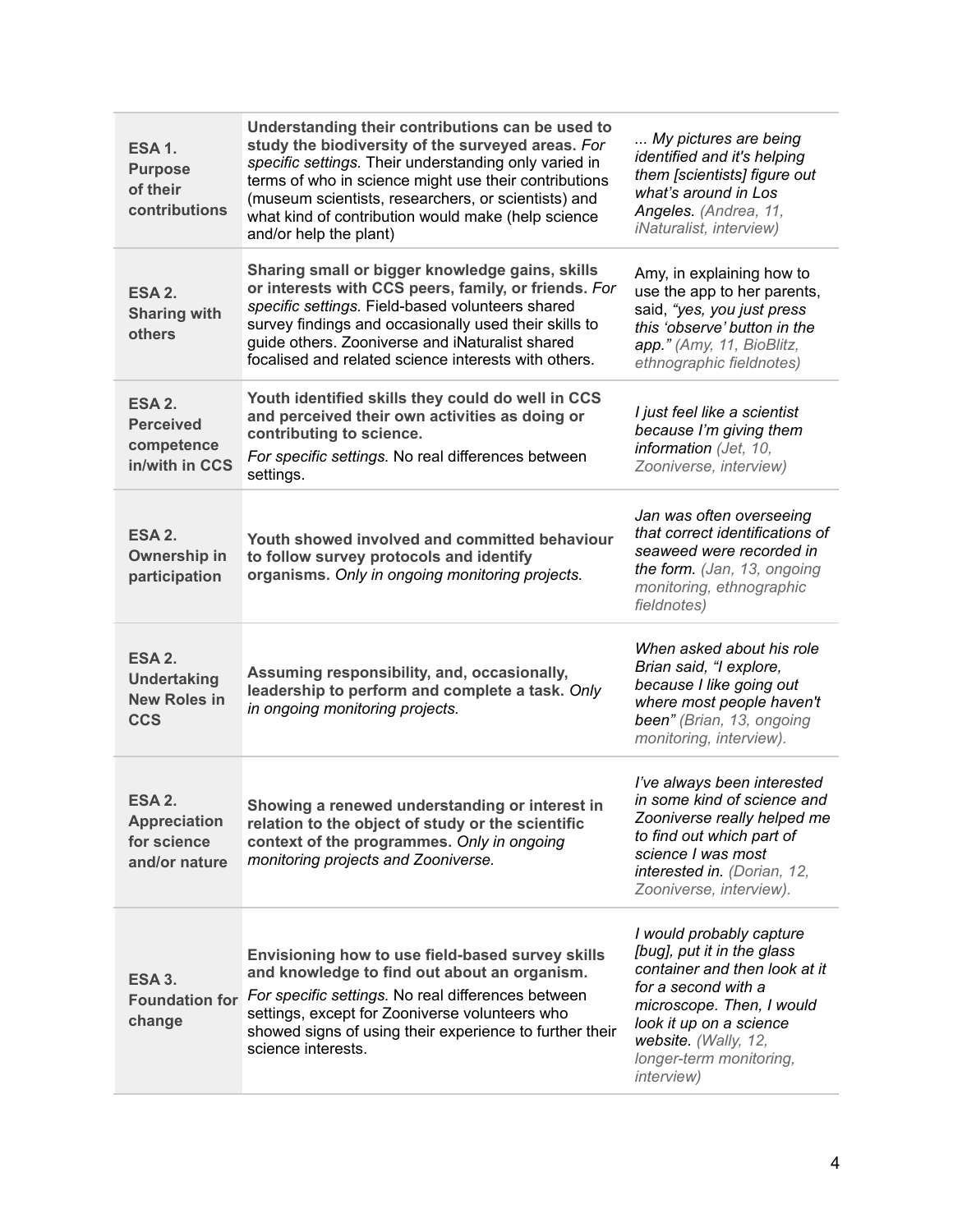With respect to our second research question, we examined the influence of the CCS framing and the specific project settings on the learning outcomes in Table 2. When the learning evidence showed evident differences across the settings (e.g. scientific skills), features of the educational design and delivery were notable (e.g., location, duration of participation, being given access to training and tools to use them scientifically). In contrast, for learning outcomes that were shared and relatively consistent across all settings (e.g., feeling confident in/with science), we found youth described how the scientific rationale of the CCS project (e.g., clear scientific purpose, contributing to authentic science) was an inspiring or influencing factor for their sense of identity and roles in the CCS endeavor. This may indicate that the emphasis on the purpose of CCS as authentic science is a unifying feature of CCS that supports developing identity with science. We noticed that learning aspects related to identity development were also encouraged by project features such as guided training and repeated participation intervals. As such, we saw additional unique learning outcomes (e.g., undertaking a role and a sense of ownership in their participation) in participants from the Ongoing monitoring programs and Zooniverse, as they both allowed long-term and ongoing participation.

### **CONTRIBUTIONS TO THE TEACHING AND LEARNING OF SCIENCE**

This study contributes to ongoing work in the science education field which explores, through the ESA framework, the fine lines between expressions of knowledge, identity, and agency with science that may flourish in informal learning settings. We identified that design features of the projects were a generalised influence for young people who gained different science knowledge and skills across the settings. Comparably, researchers of youth-based citizen science forestry programs reported that similar learning outcomes, such as to the ones we found for ESA 1, were influenced by the objectives of the CCS projects (Pitt and Schultz, 2018). Regardless of the differences, youth's gain in science knowledge and skills may similarly reinforce their explanatory powers and scientific reasoning (NAS, 2018), supporting them in becoming participants in science. Young people see themselves, or are recognized by others, as someone who understands and is able to use science may develop an identity with science (Carlone et al., 2015). In this sense, the CCS framing of the projects contributed with a significant purpose and context for the projects which inspired people to identify their competence and give sense to their participation in authentic scientific work. Additionally, ongoing participation in CCS and knowledge exchanges with others may also influence young people to develop an identity in/with science. Overall, these results corroborate previous research studying the ESA framework in school and other field-based CCS settings (Author, 2017; Harris et al., 2019; Harris and Author, 2021), which also found that the development of agency and identity with science for young people is highly dependent on how program designers and educators frame the purpose of the activities, and for CCS, as contributing to authentic and relevant environmental science. This study provides evidence of the particular aspects of environmental science learning that occur regardless of the learning setting, yet it highlights specific features of the CCS that can support environmental science learning differently. Project design in CCS contexts as well as other informal science learning contexts may benefit from considering that an explicit CCS framing and specific settings that provide access to science knowledge and scientific practices for ongoing participation create supporting learning environments and meaningful contexts for environmental science learning.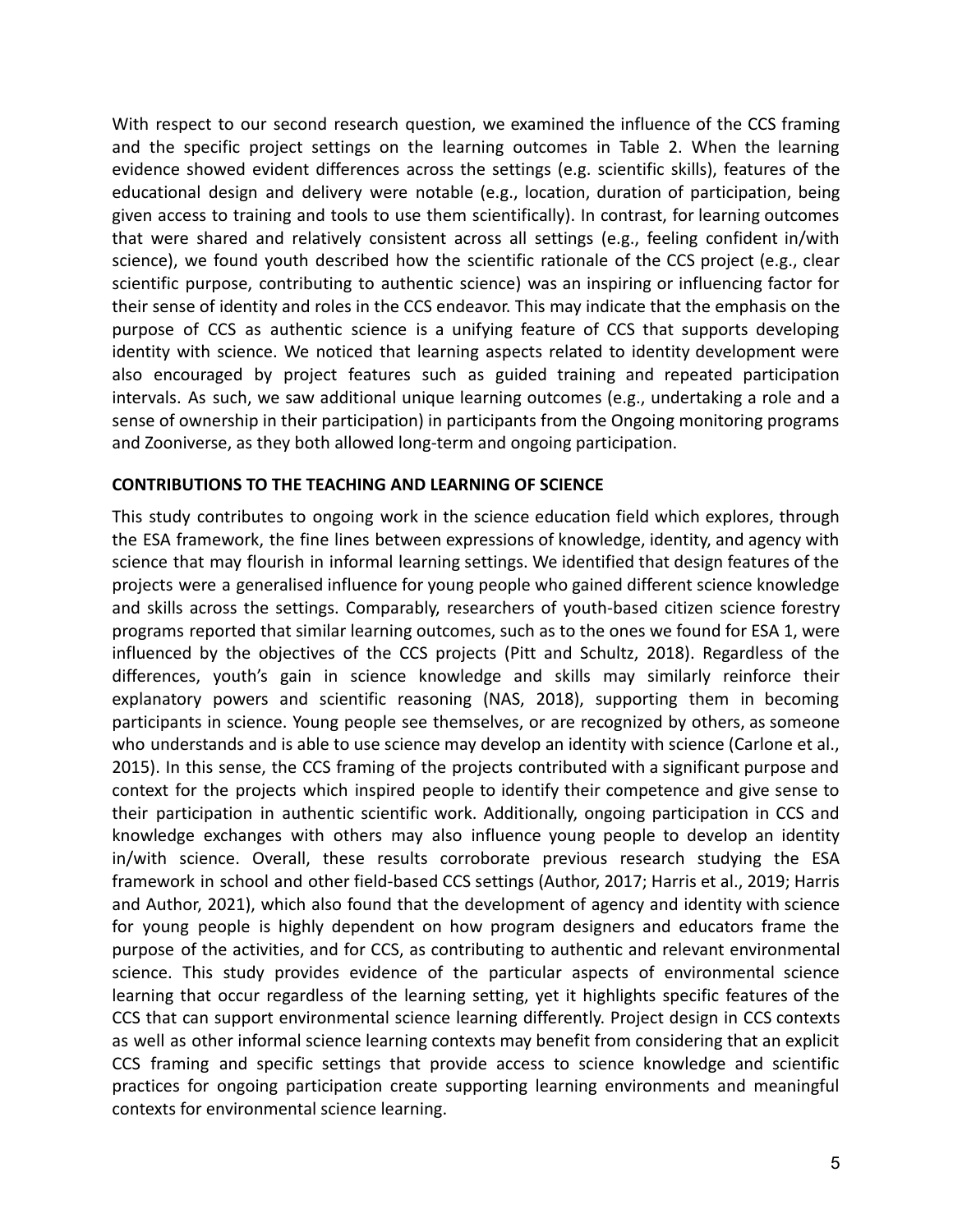### **REFERENCES**

Author. (2017).

Author. (2017b).

- Basu, S., & Calabrese Barton, A. (2010). A Researcher-Student-Teacher Model for Democratic Science Pedagogy: Connections to Community, Shared Authority, and Critical Science Agency. *Equity & Excellence in Education*, 43(1), pp. 72-87. https://doi.org/10.1080/10665680903489379
- Bela, G., Peltola, T., Young, J., Balázs, B., Arpin, I., Pataki, G., Hauck, J., Kelemen, E., Kopperoinen, L., Herzele, A., Keune, H., Hecker, S., Suškevičs, M., Roy, H., Itkonen, P., Külvik, M., László, M., Basnou, C., Pino, J., & Bonn, A. (2016). Learning and the transformative potential of citizen science. *Conservation Biology*, 30, pp.990-999. https://doi.org/10.1111/cobi.12762
- Bonney, R., Shirk, J., Phillips, T., Wiggins, A., Ballard, H., Miller-Rushing, A., & Parrish, J. (2014). Next steps for citizen science. *Science*, 343 (6178), pp. 1436–1437.
- Bonney, R., Phillips, T., Ballard, H., & Enck, J. (2016). Can citizen science enhance public understanding of science? *Public Understanding of Science*, 25(1), pp. 2–16.
- Calabrese Barton, A., & Tan E. (2010). We Be Burnin'! Agency, Identity, and Science Learning. *Journal of the Learning Sciences*, 19(2), 187-229. https://doi.org/10.1080/10508400903530044
- Campbell, J., Quincy, C., Osserman, J., & Pedersen, O. (2013). Coding In-depth Semistructured Interviews: Problems of Unitization and Intercoder Reliability and Agreement. *Sociological Methods & Research*, 42(3), pp. 294-320. https://doi.org/10.1177/0049124113500475
- Carlone, H., Huffling, L., Tomasek, T., Hegedus, T., Matthews, C., Allen, M., & Ash, M. (2015). Unthinkable selves: Identity boundary work in a summer field ecology enrichment program for diverse youth. *International Journal of Science Education*, 2015, 37(10), pp. 1524–1546. https://doi.org/10.1080/09500693.2015.1033776
- Dickinson, J., Shirk, J., Bonter, D., Bonney, R., Crain, R.L., Martin, J., Phillips, T., & Purcell, K. (2012). The current state of citizen science as a tool for ecological research and public engagement. *Frontiers in Ecology and the Environment*, 10, pp. 291-297. DOI: https://doi.org/10.1890/110236
- Dillon, J., Stevenson, R., & Wals, A. (Guest Editors). (2016), Introduction to the special section Moving from Citizen to Civic Science to Address Wicked Conservation Problems. Corrected by erratum 12844. *Conservation Biology*, 30(3), pp. 450-455. https://doi.org/10.1111/cobi.12689
- Flick, U. (2018). *Doing triangulation and mixed methods*. SAGE Publications Ltd.
- Harris, E., & Author. (2021)
- Harris, E., Dixon, C., Bridges Bird E., & Ballard Heidi. (2019). For Science and Self: Youth Interactions with Data in Community and Citizen Science, *Journal of the Learning Sciences*, 29(2), pp. 224-263. https://doi.org/10.1080/10508406.2019.1693379